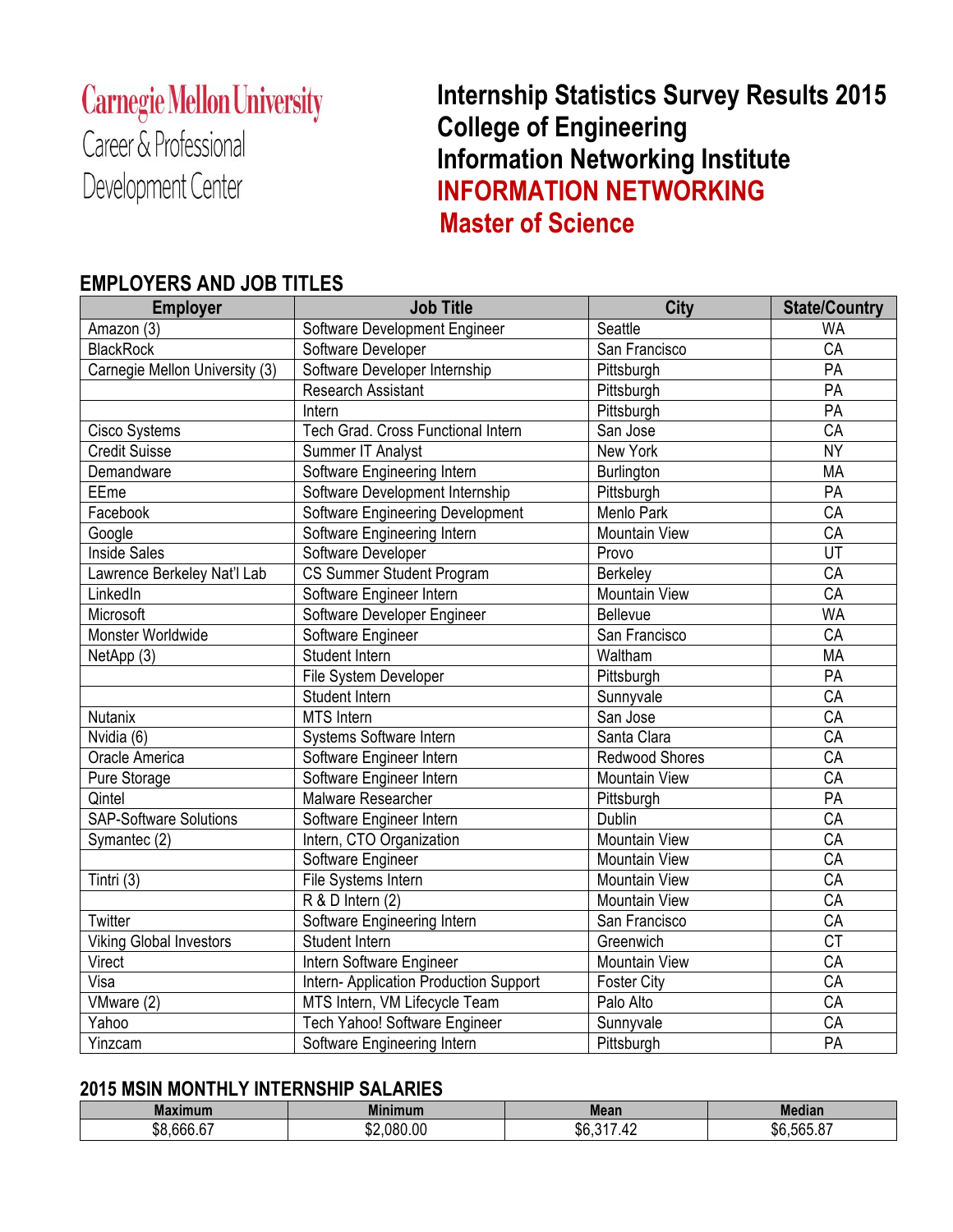# **Carnegie Mellon University**

Career & Professional Development Center

# **Internship Statistics Survey Results 2015 College of Engineering Information Networking Institute INFORMATION SECURITY Master of Science**

#### **Employer City State/Country** Adobe Systems Security Intern Security Internal Security Internal San Jose Systems CA Amazon (3) Software Development Engineer (2) Seattle Seattle Seattle Structure WA Software Development Intern Seattle Seattle Seattle Apple Core OS Developer Cupertino CA Carnegie Mellon University CyLab Intern Pittsburgh Pittsburgh PA Cisco Systems Tech Grad Cross Functional Intern San Jose Systems San Jose CA Dell **Intern Graduate Sr. Advisor** Nashua NH Dept. of Navy - Undersea Warfare Center **New 2008** Student Trainee **Newport** Newport RI FireEye | Student Intern | Milpitas CA Jet Propulsion Labs - NASA (2) Student Faculty Program Intern Pasadena Pasadena Pasadena Student Researcher **Pasadena** Pasadena Pasadena Pasadena Pasadena Pasadena Pasadena Pasadena Pasadena Pasadena Pasa Juniper Networks Software Engineer Sunnyvale Sunnyvale CA Pure Storage The Software Engineer November 2016 | Mountain View November 2016 PwC **Forensics Technology Consulting Intern** McLean McLean VA Salesforce **Heroku Security Intern San Francisco** CA Sandia National Laboratory | Intern for Center of Cyber Defenders | Livermore | CA Software Engr. Institute (4) | SEI -CERT Intern (3) | Pittsburgh | Pittsburgh | PA SEI - CERT Research Assistant Intern Pittsburgh PA SPAWAR Computer Scientist Washington Number 30 Symantec Appliance Solutions Organization Intern Mountain View CA<br>
US Dept. of State Foreign Service Specialist Intern Washington DC Foreign Service Specialist Intern Washington Number 3 DC Visa IAM Analyst Foster City CA Yahoo Summer Intern – Technical Sunnyvale Sunnyvale CA

### **EMPLOYERS AND JOB TITLES**

#### **2015 MSIS MONTHLY INTERNSHIP SALARIES**

| <b>Maximum</b> | <b>Minimum</b>                           | <b>Mean</b> | Mediar                |
|----------------|------------------------------------------|-------------|-----------------------|
| \$8,000.00     | $\sim$<br>ົ<br>n,<br>74<br>ے.ں ن<br>⊍ט.ו | 01C<br>. .  | 500.00<br>,,,<br>- 13 |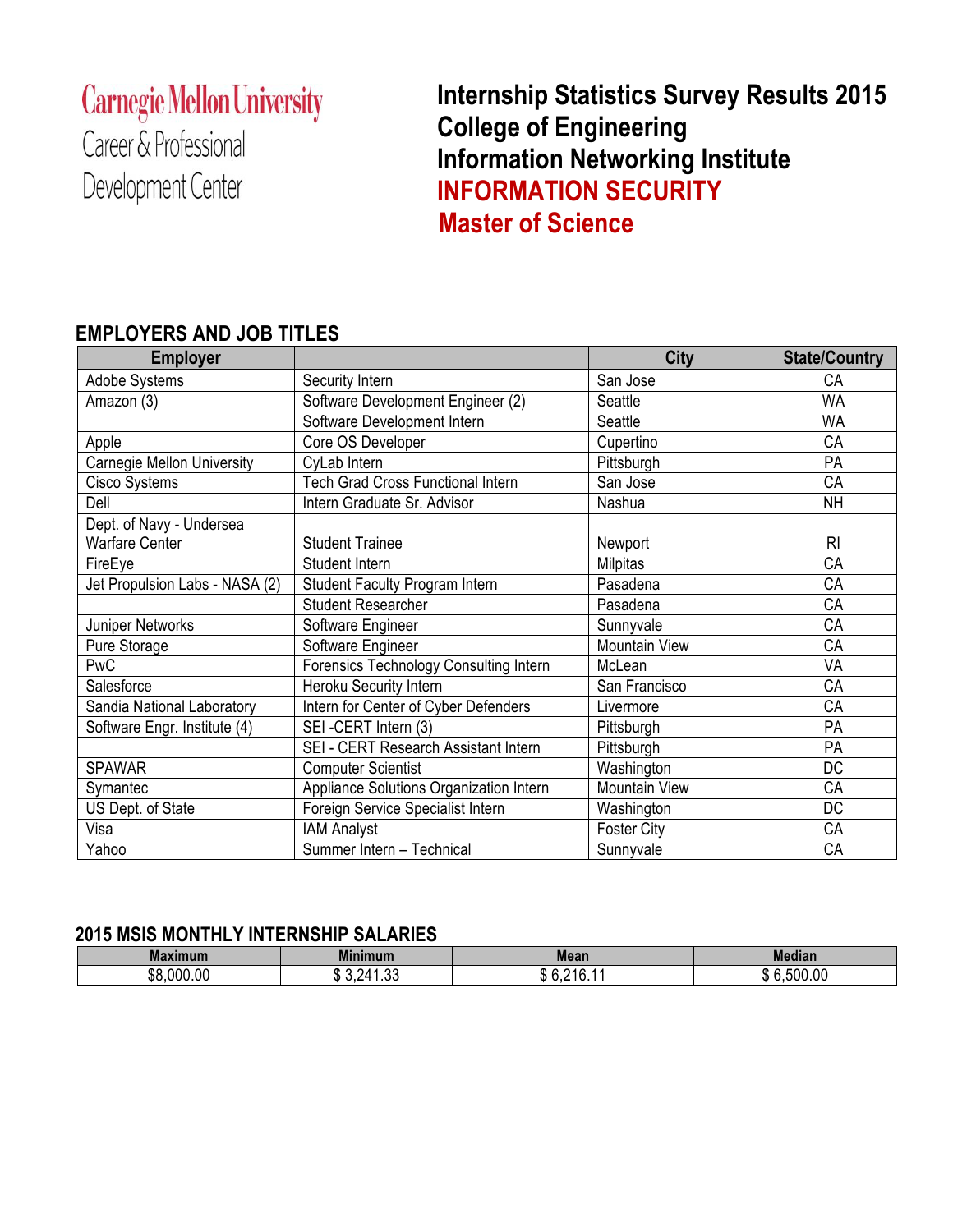# **Carnegie Mellon University**

Career & Professional Development Center

# **Internship Statistics Survey Results 2015 College of Engineering Information Networking Institute INFORMATION TECHNOLOGY Master of Science**

### **EMPLOYERS AND JOB TITLES – INFORMATION SECURITY**

| <b>Employer</b>    | <b>Job Title</b>                     | City                 | <b>State/Country</b> |
|--------------------|--------------------------------------|----------------------|----------------------|
| Amazon (3)         | Software Developer Engineer Intern   | Seattle              | WA                   |
| American Express   | Software Developer                   | Phoenix              | AZ                   |
| Apple              | Privacy Engineer Intern              | Cupertino            | <b>CA</b>            |
| Autodesk           | <b>Cloud Security and Compliance</b> | San Francisco        | <b>CA</b>            |
| Department of Army | <b>Information Security Advisor</b>  | Honolulu             | HI                   |
| FireEye (3)        | Researcher                           | <b>Milpitas</b>      | СA                   |
|                    | Intern - Security Analytics Engineer | <b>State College</b> | PA                   |
|                    | Information Security Engineer Intern | Milpitas             | <b>CA</b>            |
| Hewlett-Packard    | Software Engineering Intern          | Palo Alto            | <b>CA</b>            |
| Splunk             | <b>IT Security Operations</b>        | San Francisco        | <b>CA</b>            |
| Visa (2)           | Information Security ESA Intern      | <b>Foster City</b>   | СA                   |
|                    | <b>Security Architect</b>            | <b>Foster City</b>   | СA                   |

### **EMPLOYERS AND JOB TITLES – SOFTWARE MANAGEMENT**

| <b>Employer</b>           | <b>Job Title</b>                       | City                 | <b>State/Country</b> |
|---------------------------|----------------------------------------|----------------------|----------------------|
| Amazon                    | Software Developer Engineer            | Sunnyvale            | СA                   |
| Audible                   | Software Engineering Intern            | <b>Newark</b>        | <b>NJ</b>            |
| Comcast                   | Engineering and Technology Intern      | Moorestown           | <b>NJ</b>            |
| <b>Electronic Arts</b>    | Software Engineer Intern               | <b>Redwood City</b>  | CA                   |
| MediaMath                 | Application Intern                     | New York             | <b>NY</b>            |
|                           | Associate Software Engineer Summer     |                      |                      |
| <b>Medidata Solutions</b> | Internship                             | New York             | <b>NY</b>            |
| Natero                    | Software Engineer                      | <b>Mountain View</b> | CA                   |
| <b>Nicira</b>             | Member of Technical Staff Intern       | Palo Alto            | CA                   |
| Parsons                   | Eco-Op Student Intern (Engineering/CS) | Centreville          | VA                   |
| Robert Bosch              | <b>Intern</b>                          | Pittsburgh           | PA                   |
| Schlumberger              | Software Engineering Intern            | Menlo Park           | CA                   |
| <b>VMware</b>             | Member of Technical Staff Intern       | Palo Alto            | CA                   |
| Wayfair                   | Summer Intern                          | <b>Boston</b>        | MA                   |
| Yahoo                     | <b>Technical Intern</b>                | Sunnyvale            | CA                   |